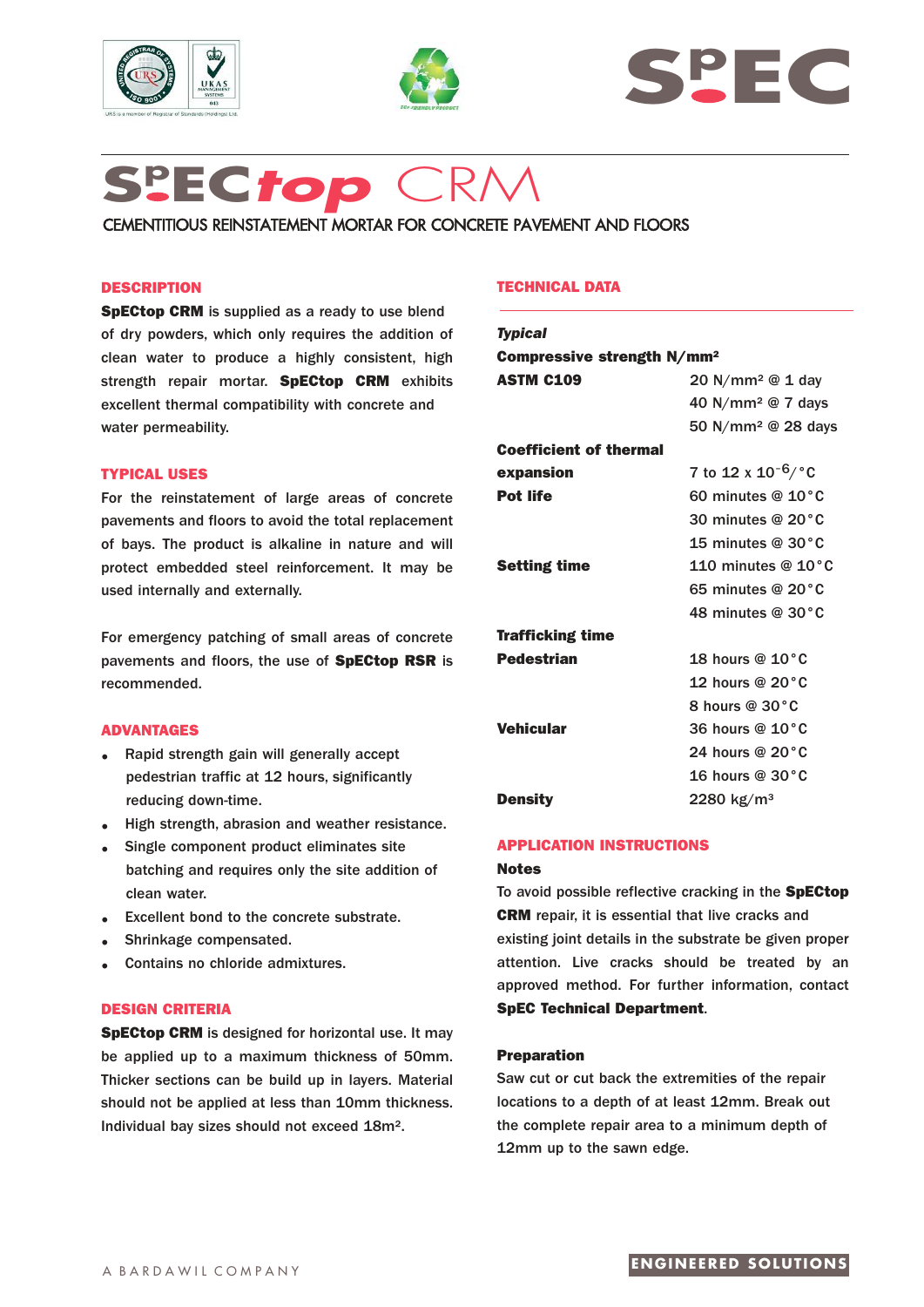The surface should be clean and free from contamination. Where breaking out is not required, roughen the surface and remove any laitance by light scabbling or grit-blasting.

Oil and grease deposits should be removed by steam cleaning or detergent scrubbing and the effectiveness of decontamination assessed by a pull-off test.

Expose fully any corroded steel in the repair area and remove all loose scale and corrosion deposits. Steel should be cleaned to a bright condition paying particular attention to the back of exposed steel bars. Grit-blasting is recommended.

Where corrosion has occurred due to the presence of chlorides, the steel should be high pressure washed with clean water immediately after grit blasting.

The prepared area should be blown clean with oil-free compressed air and allowed to dry completely.

#### **Priming**

#### **Reinforcing Steel**

Apply one coat of **SpECcoat Zn25** to all exposed reinforcing steel and allow to dry before continuing. If any doubt exists about having achieved an unbroken coating, a second application should be made and, again, allowed to dry before continuing.

#### **Substrate**

Prime using **SpECbuild Primer E1**.

Both of the components should be briefly stirred to ensure that any settlement products are fully suspended.

The entire contents of the curing agent should be emptied into the base component, ensuring that the sides of the curing agent tin are carefully scraped to remove all the material.

The combined materials should then be mixed using a suitable slow-speed drill and mixing paddle for 2 minutes until uniform. The sides of the tin should then be scraped and mixing should continue for a further 2 minutes. The mixed product may be applied by brush at a theoretical consumption rate of 5 m²/litre/coat.

#### **Mixing**

**SpECtop CRM** is a ready to use blend of dry powders.

Care should be taken to ensure the **SpECtop CRM** is thoroughly mixed. A forced action mixer is essential. Mix in a suitably sized drum using a **SpECbuild** Mixing Paddle in a slow speed (400/500 rpm) heavy-duty drill. Free- fall mixers must not be used. Mixing of part bags should never be attempted.



Place 2.3 litres of water into the mixing vessel and with machine mixing, slowly add the bag of **SpECtop CRM** and mix for 3 minutes until fully homogeneous. Do not mix for longer than this period

as the heat developed will seriously reduce the pot life of the mixed product. Note that powder must always be added to water.

#### **Application**

While the **SpECbuild Primer E1** is still tacky,

apply **SpECtop CRM** evenly by trowel and tamp in **F** place with a wood float to ensure full compaction. Thoroughly compact the mortar around any exposed steel reinforcement. **SpECtop CRM** can be applied up to 50mm thickness in single

applications.

Note: The minimum applied thickness of **SpECtop CRM** is 12mm.

#### **FINISHING**

**SpECtop CRM** should be struck off to the correct level and finished with a steel trowel to fully close the surface. A textured surface can be achieved using a suitable roller or brush. The completed surface should not be overworked.

# **HIGH AND LOW TEMPERATURE WORKING**

At ambient temperature above 30°C, the material

# A BARDAWII COMPANY **ENGINEERED SOLUTIONS**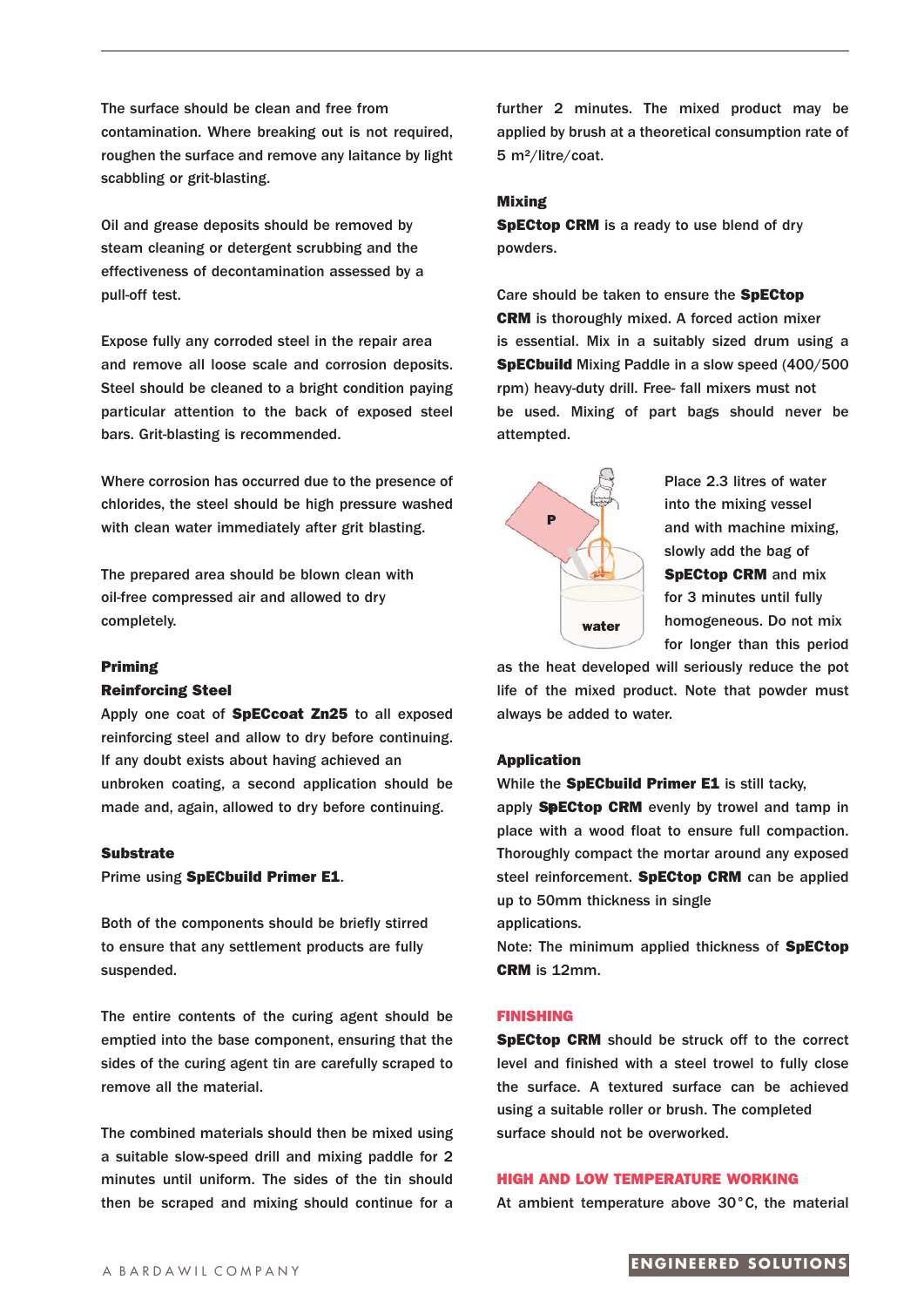should be stored in the shade and cool water used for mixing.

In cold conditions down to 5°C, the use of warm water (up to 30°C) is advisable to accelerate strength development.

# **CURING**

**SpECtop CRM** should be cured using **SpECcure WE** sprayed on to the surface of the finished mortar in a continuous film. Large areas should be cured as trowelling progresses at 0.5m² at a time. Avoid overspray at edges on to surrounding substrate. In fast drying conditions, supplementary curing with polyethylene sheeting taped down at the edges must be used. In cold conditions, the finished repair must be protected from freezing.

# **Overcoating with protective finishes**

**SpECtop CRM** is extremely durable and will provide an excellent hard wearing surface to the repaired locations. Surrounding floor areas may benefit from the application of an abrasion or chemical resistant protective coating. For internal locations, **SpEC** recommend the use of the **SpECtop Flooring** range of protective coatings. These products provide a decorative and uniform appearances as well as protecting areas of the floor, which might otherwise be at risk. **SpECtop Flooring** products may be applied over the repair area after prior removal of the curing membrane - generally after 3 days. The **SpEC** Technical Department should be contacted for advice about external protective overlayments.

#### **EQUIPMENT CLEANING**

**SpECtop CRM** and **SpECcure WE** may be removed from tools with water however cured material may only be removed mechanically.

Equipment used with **SpECcoat Zn25 and SpECbuild Primer E1** should be cleaned using **SpECtop Cleaning Fluid**.

Cured material can only be removed by mechanical means.

#### **LIMITATIONS**

**SpECtop CRM**, **SpECbuild Primer E1** and **SpECcoat Zn25** should not be used when the temperature is below 5°C and falling.

# **PACKAGING & YIELD**

**SpECtop CRM** is supplied in 25kg bags yielding approximately 11.5 litres (0.9m² at 12mm thickness).

#### **STORAGE & SHELF LIFE**

All products have a shelf life in excess of 12 months provided they are stored in dry conditions in the original unopened packs.

#### **HEALTH & SAFETY**

**SpECtop CRM** contains cement powders, which when mixed or become damp, release alkalis, which can be harmful to the skin. During use, avoid inhalation of dust and contact with skin and eyes. Wear suitable protective clothing, gloves, eye protection and respiratory protective equipment. The use of barrier creams provide additional skin protection. In case of contact with skin, rinse with plenty of clean water, then cleanse with soap and water. In case of contact with eyes, rinse immediately with plenty of clean water and seek medical advice. If swallowed, seek medical attention immediately - do not induce vomiting

#### **FLAMMABILITY**

**SpECtop CRM and SpECcure WE** are nonflammable.

**SpECcoat Zn25**, **SpECtop Cleaning Fluid** and **SpECbuild Primer E1** are flammable.